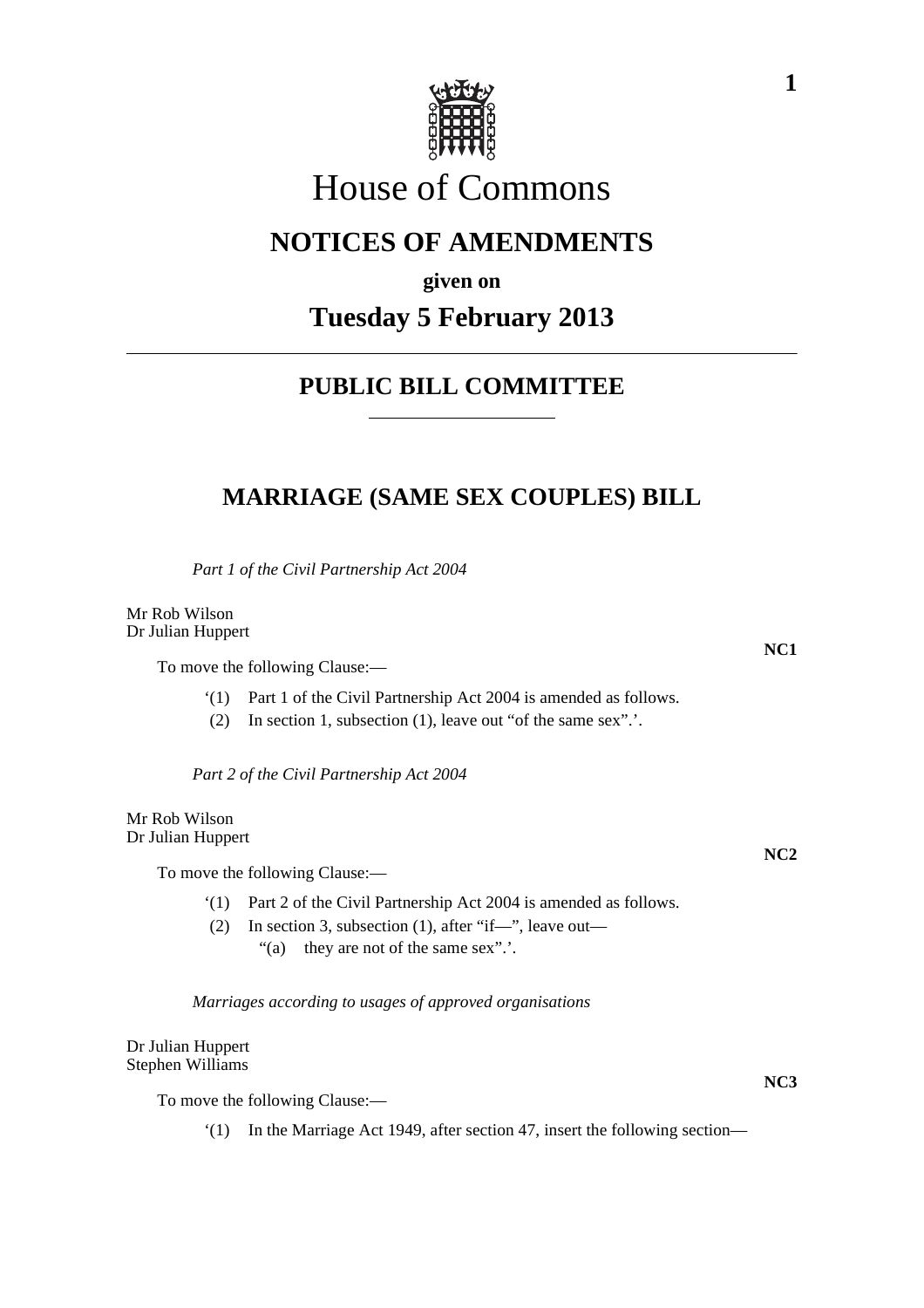#### **Marriage (Same Sex Couples) Bill,** *continued*

#### **"47A Marriages according to usages of approved organisations**

- (1) The Registrar General may by certificate approve organisations to solemnise marriages according to their usages provided that any such organisation—
	- (a) is a registered charity concerned with advancing or practising a religion or belief, including a non-religious belief;
	- (b) does not possess or have the use of any registered place of worship; and
	- (c) appears to the Registrar General to be of good repute.
- (2) In the certificate referred to in subsection (1) the Registrar General shall designate an officer of the organisation ("the principal officer") to appoint persons for stated periods of time to act as registering officers on behalf of the organisation, and may impose such conditions as seem to him or her to be desirable relative to the conduct of marriages by the organisation and to the safe custody of marriage register books.
- (3) The principal officer shall, within the prescribed time and in the prescribed manner, certify the names and addresses of the persons so appointed to the Registrar General and to the superintendent registrars of the registration districts in which such persons live, together with such other details as the Registrar General shall require.
- (4) A marriage shall not be solemnised according to the usages of an approved organisation until duplicate marriage register books have been supplied by the Registrar General under Part IV of this Act to the registering officers appointed to act on behalf of the organisation.
- (5) If the Registrar General is not satisfied with respect to any registering officer of the approved organisation that sufficient security exists for the safe custody of marriage register books, he or she may in his or her discretion suspend the appointment of that registering officer.
- (6) A marriage to which this section applies shall be solemnised with open doors in the presence of either—
	- (a) a registrar of the registration district in which the marriage takes place; or
	- (b) a registering officer appointed under subsection (2) whose name and address have been certified in accordance with subsection (3) and of two witnesses;

and the persons to be married shall make the declarations and use the form of words set out in subsection (3) or (3A) of section 44.

- (7) A marriage solemnised according to the usages of an approved organisation shall not be valid unless there is produced to the superintendent registrar, at the time when notice of marriage is given, a certificate signed by the principal officer or a registering officer of the approved organisation that each person giving notice of marriage is a member of the said organisation.
- (8) A certificate under subsection (7) shall be for all purposes conclusive evidence that any person to whom it relates is authorised to be married according to the usages of the said organisation and the entry of the marriage in a marriage register book under Part IV of this Act, or a certified copy thereof made under the said Part IV, shall be conclusive evidence of the production of such a certificate.".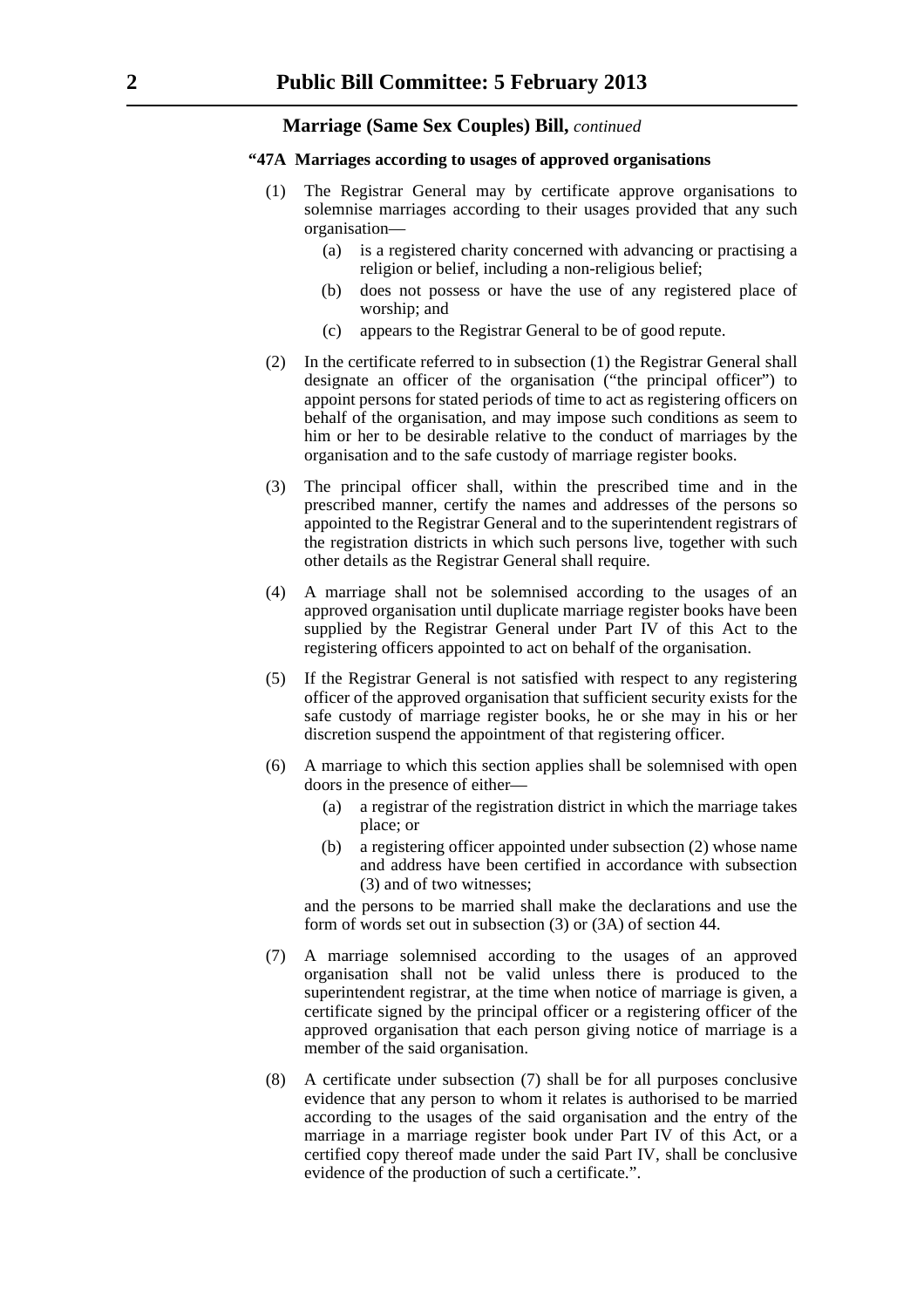#### **Marriage (Same Sex Couples) Bill,** *continued*

(2) Schedule [Consequential amendments—Marriage according to usages of approved organisations] has effect.'.

#### Dr Julian Huppert

To move the following Schedule:—

#### 'CONSEQUENTIAL AMENDMENTS—MARRIAGE ACCORDING TO USAGES OF APPROVED ORGANISATIONS

The following amendments are made to the Marriage Act 1949—

- (1) In section 26 (marriages which may be solemnised on authority of superintendent registrar's certificate) in subsection (1) after paragraph (c) there is inserted—
	- "(ca) a marriage conducted under the auspices of an approved organisation;".
- (2) In section 35 (marriages in registration district in which neither party resides) after "the Society of Friends" there is inserted "or of an approved organisation".
- (3) In section 43 (appointment of authorised persons) in subsection (3) after "the Society of Friends" there is inserted "or of an organisation authorised by the Registrar General under section 47A".
- (4) In section 50 (person to whom certificate to be delivered), in subsection (1) after paragraph (d) there is inserted—
	- "(da) if the marriage is to be solemnised according to the usages of an approved organisation, a registering officer of that organisation".
- (5) After section 52, the following section is inserted—

#### **"52A Interpretation**

In this Part of this Act "approved organisation" has the meaning given to it in section 67.".

- (6) In section 53 (persons by whom marriages are to be registered), after paragraph (b) there is inserted—
	- "(ba) in the case of a marriage solemnised according to the usages of an approved organisation, a registered officer of that organisation;".
- (7) In section 54 (provision of marriage register books by Registrar General), in subsection (1) after the words "the Society of Friends," there is inserted "registering officer of every approved organisation".
- (8) In section 55 (manner of registration of marriages)—
	- (a) in subsection (1) after the words "the Society of Friends" there is inserted "or of an approved organisation"; and
	- (b) in subsection  $(1)(b)$  after the words "the Society of Friends" there is inserted "or of an approved organisation" and after the words "the said Society" there is inserted "or organisation".
- (9) In section 57 (quarterly returns to be made to superintendent registrar), in subsection (1) after the words "the Society of Friends" there is inserted "or of an approved organisation".
- (10) In section 59 (custody of register books) after the words "the Society of Friends" there is inserted "or of an approved organisation".
- (11) In section 60 (filled register books) in subsection (1), paragraph (b), after the words "registering officer of the Society of Friends" there is inserted "or of an approved organisation"; after the words "members of the Society of Friends"

**NS1**